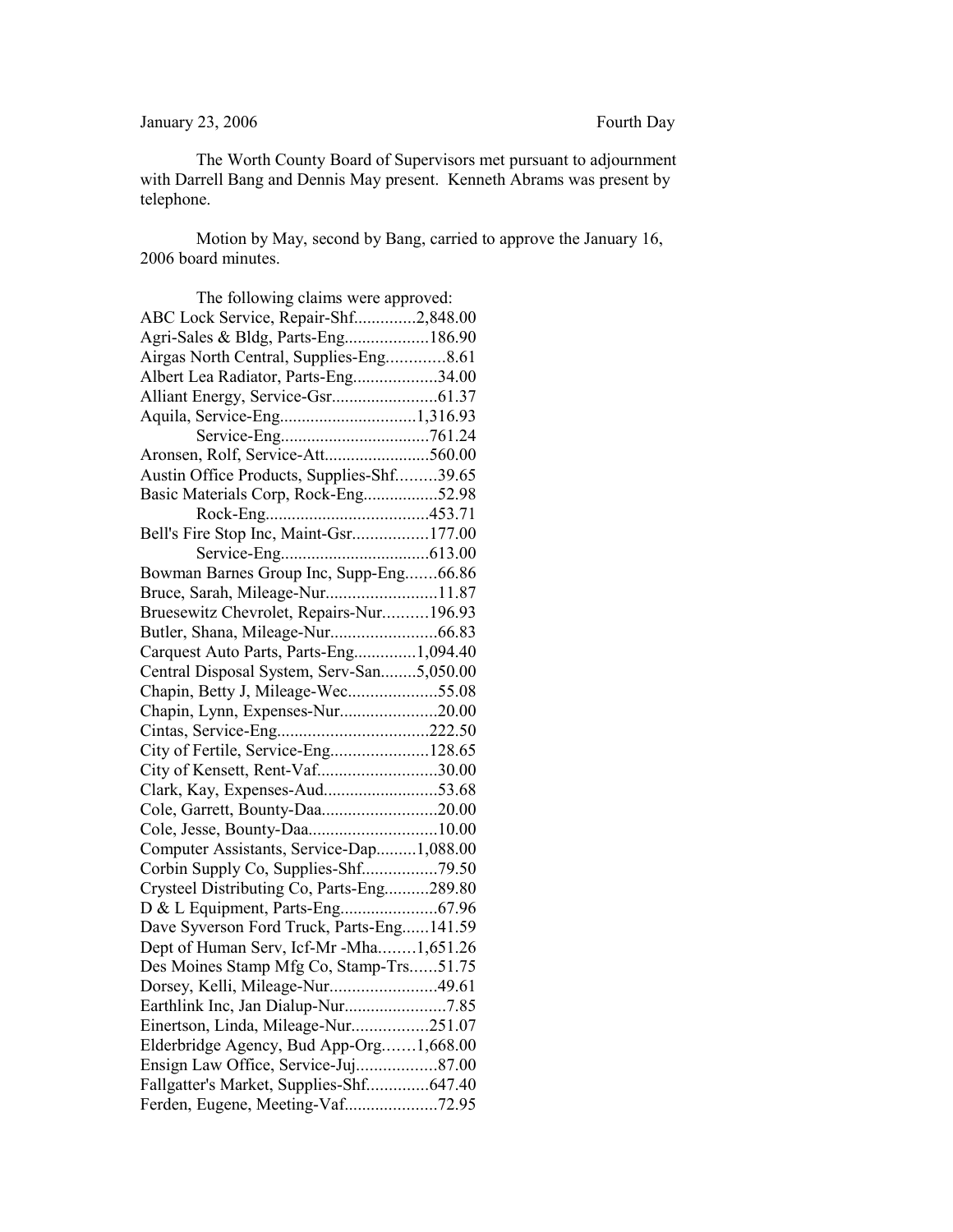| Fertile Public Library, Bud App-Lib5,737.50                   |  |
|---------------------------------------------------------------|--|
| Fiala Office Products Lt, Copier-Trs25.00                     |  |
| Finley, Wayne, Service-San40.00                               |  |
| Five Star Cooperative, Parts-Eng4.41                          |  |
| Forest City Summit, Dues-Shf34.00                             |  |
| Francis Lauer, Service/Dec-Juj1,632.75                        |  |
| Glenville High School, Train Supp-Shf45.00                    |  |
| Globe-Gazette, Service-Sup135.14                              |  |
| Grafton Public Library, Bud App-Lib5,737.50                   |  |
| Greve Law Office, Copies-Att29.25                             |  |
|                                                               |  |
|                                                               |  |
|                                                               |  |
| H & H Food Service, Service-Shf403.40                         |  |
| Hackbart, Philip E., Meeting-Vaf54.50                         |  |
| Hartman, Lisa, Expenses-Nur20.00                              |  |
| Hartwig, Andy, Expenses-Eng125.00                             |  |
| Healthworks, Service-Shf115.00                                |  |
| Heartland Power Coop, Service-Eng26.00                        |  |
|                                                               |  |
| Huber Supply Co, Supplies-Eng269.27                           |  |
|                                                               |  |
| Iowa Co Recorder's Assn, Dues-Rec150.00                       |  |
| Iowa Dept of Pub, Tele System-Shf1,986.00                     |  |
|                                                               |  |
| Iowa Dept Human Ser, Icf-Mr-Mha28,882.19<br>Service-Mha145.56 |  |
|                                                               |  |
|                                                               |  |
| Waiver-Mha51,585.46                                           |  |
| Iowa Office Solutions, Supplies-Eng171.60                     |  |
| Iowa Secretary of State, Service-Aud51.77                     |  |
|                                                               |  |
|                                                               |  |
| Jerico Service Inc, Supplies-Eng3,468.00                      |  |
| Joe's Collision & Perform, Repairs-Tra212.99                  |  |
| Johnson R.N., Teresa, Mileage-Nur60.10                        |  |
| Johnson, Donald, Labor-San572.50                              |  |
| Joice Public Library, Bud App-Lib5,737.50                     |  |
| Kensett Public Library, Bud App-Lib5,737.50                   |  |
| Kinney Memorial Lib, Bud App-Lib5,737.50                      |  |
| Krysilis Inc, Service-Mha286.02                               |  |
| Larsen Plumbing, Service-Gsr114.00                            |  |
| Lexis-Nexis, Service-Att103.00                                |  |
| Liberty Square, Service-Mha1,085.00                           |  |
| Low's Standard, Fuel-Asr29.20                                 |  |
| Mainstay Systems Inc, Expenses-Shf1,095.00                    |  |
| Manly Public Library, Bud App-Lib5,737.50                     |  |
| Manly Signal, Service-Sup15.80                                |  |
| Marshall & Swift Inc, Service-Gsr11.00                        |  |
|                                                               |  |
| Martin Bros Dist Co. Inc, Supplies-Gsr544.37                  |  |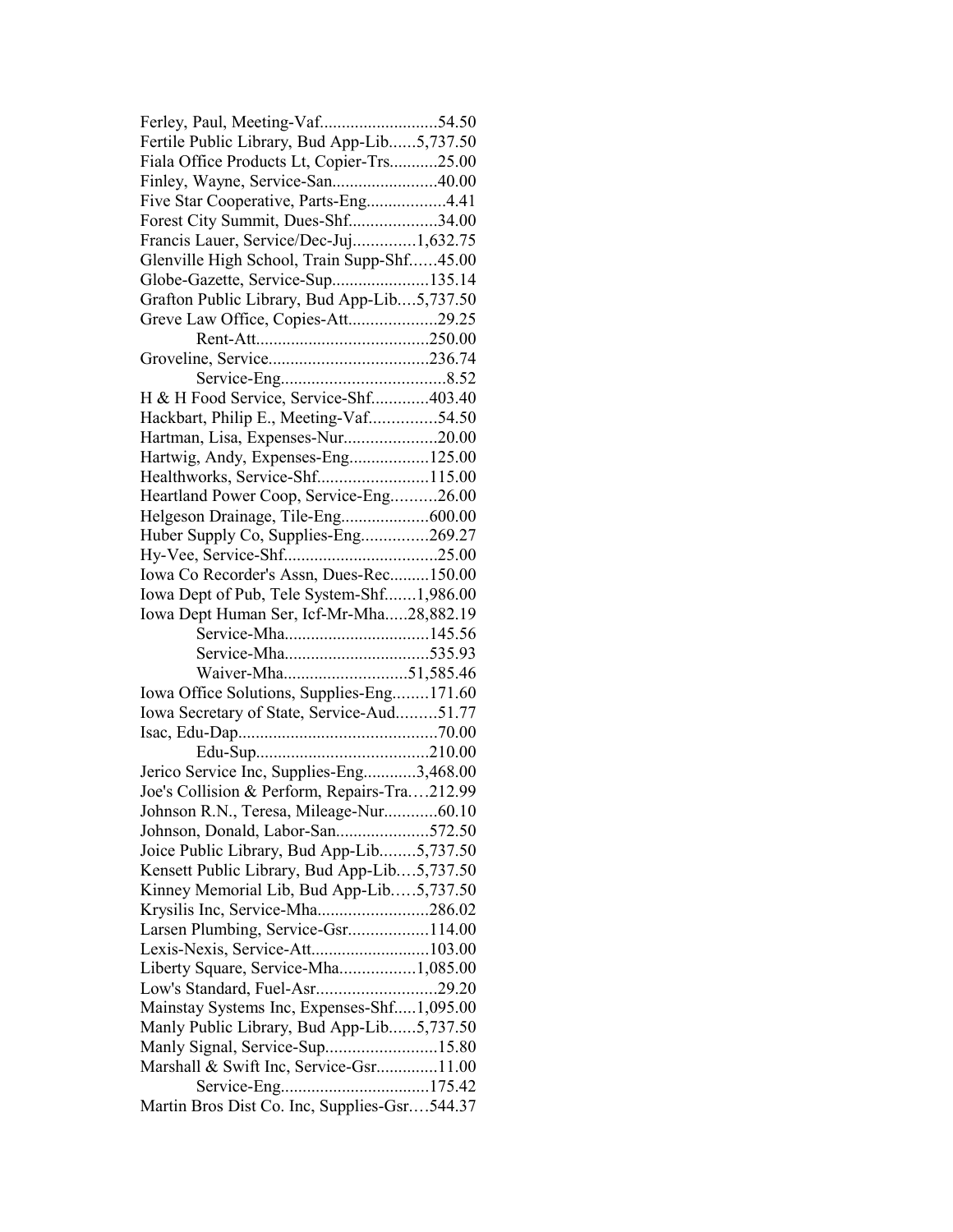| Mason City Business, Supplies-Shf58.46      |  |
|---------------------------------------------|--|
| Mason City Overhead, Service-Eng710.00      |  |
| Mcleod USA, Service-Ema31.26                |  |
|                                             |  |
|                                             |  |
| Mental Health Center of, Expenses-Shf100.00 |  |
|                                             |  |
| Mid-States Organization, Member-Shf100.00   |  |
| Midwest Wireless, Service-Mha138.08         |  |
|                                             |  |
|                                             |  |
| Miner R N, Sandy, Mileage-Nur86.67          |  |
| Mitchell Co Care, Service-Mha2,790.00       |  |
| Napa Auto Parts, Parts-Eng79.90             |  |
| National Sheriff's Assn, Dues-Shf50.00      |  |
| Next Generation Technolo, Serv-Mha610.00    |  |
| Northern Coop Services, Supplies-Eng73.57   |  |
| Northern Iowa Therapy Pc, Serv-Nur1,560.00  |  |
| Northwood Anchor, Service-Sup63.00          |  |
|                                             |  |
|                                             |  |
|                                             |  |
| Northwood Electric Inc, Supplies-Gsr25.75   |  |
| Northwood Equip Inc, Postage-Eng10.79       |  |
| Northwood Lumber Co, Supplies-Eng85.75      |  |
| Northwood Motor Co, Service-Shf25.55        |  |
| Northwood Public Lib, Bud App-Lib5,737.50   |  |
| Northwood Sanitation, Service-Gsr105.00     |  |
|                                             |  |
| Northwood True Value, Supplies-Trs6.99      |  |
|                                             |  |
|                                             |  |
| Northwood Welding, Parts-Eng18.00           |  |
|                                             |  |
| Oleson, Lois Ann, Mileage-Hha46.78          |  |
| Omb Police Supply, Supplies-Shf150.98       |  |
| Ostby, Joann, Mileage-Nur105.46             |  |
| Parks, Kristie, Mileage-Nur44.55            |  |
| Patterson, Tammy, Mileage-Hha184.28         |  |
| Physicians Sales & Servi, Rent-Nur900.00    |  |
| Postmaster, Postage-Aud14.00                |  |
|                                             |  |
|                                             |  |
|                                             |  |
| Prairie Ridge, Service-Juj754.25            |  |
| Prazak, Edie, Mileage-Hha9.32               |  |
| Printing Services Inc, Paper-Dap30.00       |  |
|                                             |  |
|                                             |  |
|                                             |  |
|                                             |  |
| Service-Nur/Hha364.74                       |  |
|                                             |  |